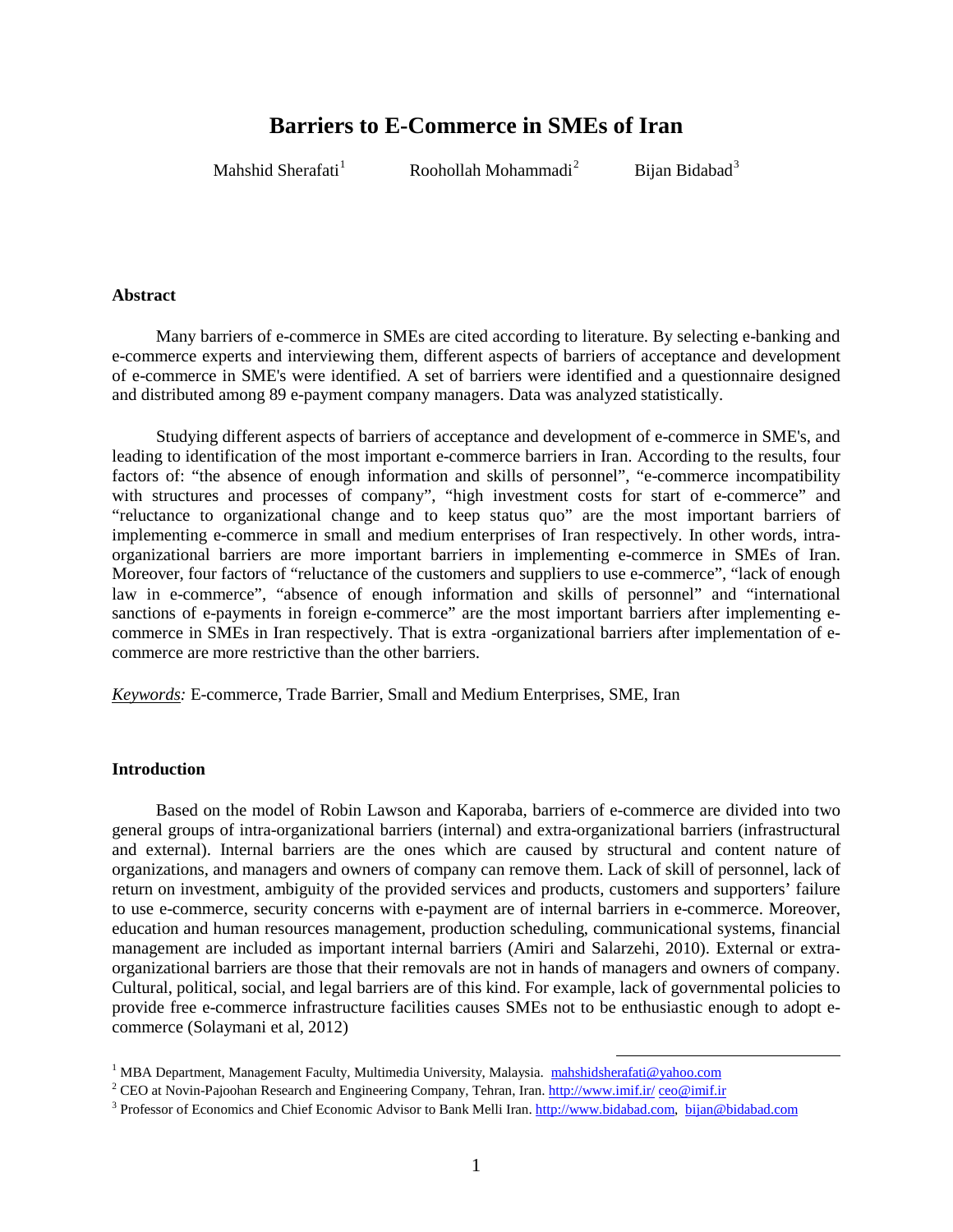Chitura and colleagues (2008) review the literature since 1990 and reached a list of e-commerce major barriers of small and medium enterprises. In his research, barriers are divided into two general classes of "no internet connection–very high expense of access to internet and fear of the society with new e-commerce technology etc." and e-commerce barriers in 21<sup>st</sup> century such as "transportation" problems, tax ambiguities, security problems and bank services limitations etc."

In the present world and particularly in developed countries, many studies have been done for identification of major barriers of acceptance of e-commerce; some of which are referred in Chitura research. Love et al (2001) divide barriers of e-commerce in small and medium sizes construction enterprises in four organizational, financial, technical and behavioral dimensions as shown by the following table (1).

| <b>Barrier</b> Type        | <b>Barriers</b>                                                                                                                                                                                    |
|----------------------------|----------------------------------------------------------------------------------------------------------------------------------------------------------------------------------------------------|
| Organizational barriers    | Inability to measure financial productivity of e-commerce<br>Absence of IT structures<br>Reluctance to organizational change and to keep the status quo<br>Absence of IT knowledge in organization |
| <b>Financial barriers</b>  | Financial risk<br>System maintenance cost<br>Personnel training cost<br>Ambiguity of e-commerce profitability                                                                                      |
| <b>Technical barriers</b>  | Absence of enough information and skills of personnel<br>Absence of required software<br>Security risks<br>Incompatibility of information systems                                                  |
| <b>Behavioral barriers</b> | Fear with technology<br>Unreliability and ambiguity of e-commerce services (by personnel,<br>customers and suppliers)                                                                              |

Table (1) Barriers of e-commerce in SMEs

In this research as the first study that recognizes barriers of e-commerce in Iran. The statistical population is included in acceptance level 3 of e-commerce. All the companies in statistical population have passed acceptance stages, and they are in stage of use of e-commerce. That is all the selected companies have contracted with Saman Electronic Payment Company for receiving e-payment services so they have online payment in their e-commerce activities. This is the unique specification of the research and causes our statistical population to be the companies which are experienced in e-commerce category. This study leads to identification of the most important barriers of e-commerce in Iran. On this basis, we divide e-commerce barriers into two sections: barriers at time of accepting e-commerce, and barriers after accepting e-commerce. The small and medium enterprises in this research have good experiences in both dimensions.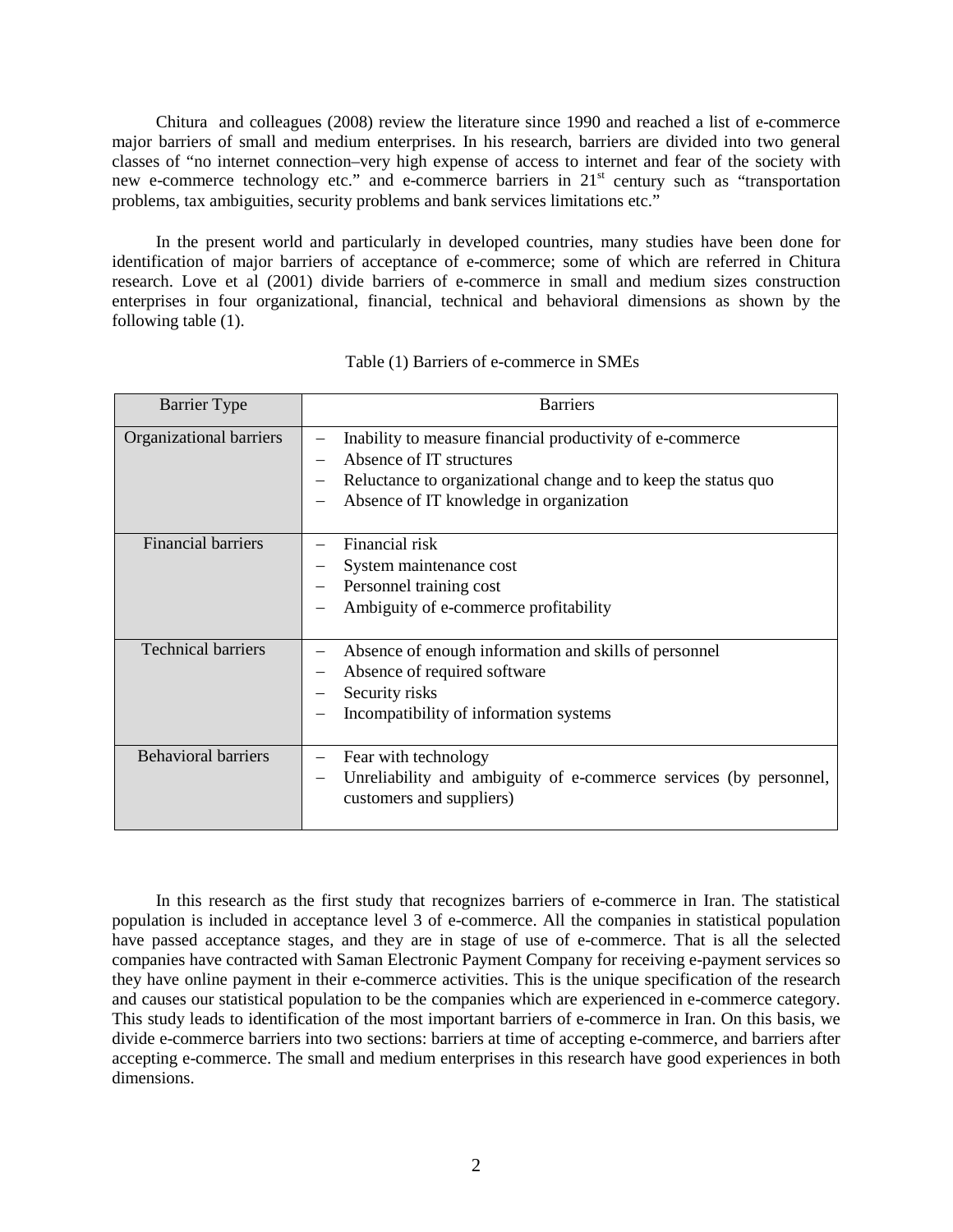#### **Literature Review**

As it can be considered in many developing countries, integration of e-commerce in current business procedures has modified the way business is accomplished (Rajabian,2008) and e-commerce plays a significant role in modern business performances. Doing electronic transactions, ordering online products , and utilization of electronic after-sale-services, etc. are of internet facilities in e-commerce. In addition, small and medium-sized enterprises (SMEs) cannot be ignored in the economy, and they are showing their entrepreneurial power to obtain chances provided by Information Technology (Hourali et al, 2008). There is a substantial and direct connection between electronic commerce and small and medium-sized enterprises to achieve economic circumstances. Studies have indicated that electronic commerce has the potential to enhance efficiency and productivity in many areas (Lawrence and A.Tar, 2010). In the Middle East countries there are complicated barriers to implement e-commerce procedures in SMEs, and it is understandable to consider these barriers due to modification in international business circumstances. SMEs are experiencing boosted competition as foreign firms gain connection to the local markets (Ghanatabadi, 2005). Therefore logical solutions to adoption of e-commerce in SMEs should be reconsidered. Several researches related to e-commerce barriers in small and medium-sized enterprises in some countries show different results from country to country:

- 1. Egypt (H. Zaied, 2012): Technical barrier on top of the list; legal and statutory barriers; due to shortages of internet security and safety; restricted utilization of internet banking and web portals by SMEs.
- 2. Libya ( Hunaiti et al, 2009): High internet expenditures; inappropriate online shopping services and Libyan postal system; and Libyans' culture and restricted assurance in online trading systems.
- 3. Indonesia (Govindaraju and Chandra, 2012): Human Resources; origin of information; and push forces elements.
- 4. Ghana (Iddris, 2012): Shortage of right technical skills; e-commerce security and safety; primary expenditures; opposition by people and culture; low motivation by management; developed legal and statutory system shortage.

### **Analysis**

Ten e-banking and e-commerce experts in Iran were selected and were interviewed. The experts included top managers of the banks that offer e-banking services and top managers of e-commerce and ecommerce professional authorities. The experts were asked to present their views on different aspects of barriers of acceptance and development of e-commerce in small and medium enterprises in Iran. The given views were collected and analyzed using Nvivo 8 software. Data (interview text with answers of the questionnaires) were coded and finally the software was used for investigating the available codes. After coding and extracting information from interviews, the extracted concepts were classified into two groups of intra-organizational barriers and extra-organizational barriers. Intra-organizational barriers were divided into 4 groups (including financial, organizational, behavioral and technical barriers) and extraorganizational barriers were divided into three groups (political, legal, socio-cultural barriers). At the end, the barriers identified by different interviews were adjusted to previous researches. The results are given in the following two tables: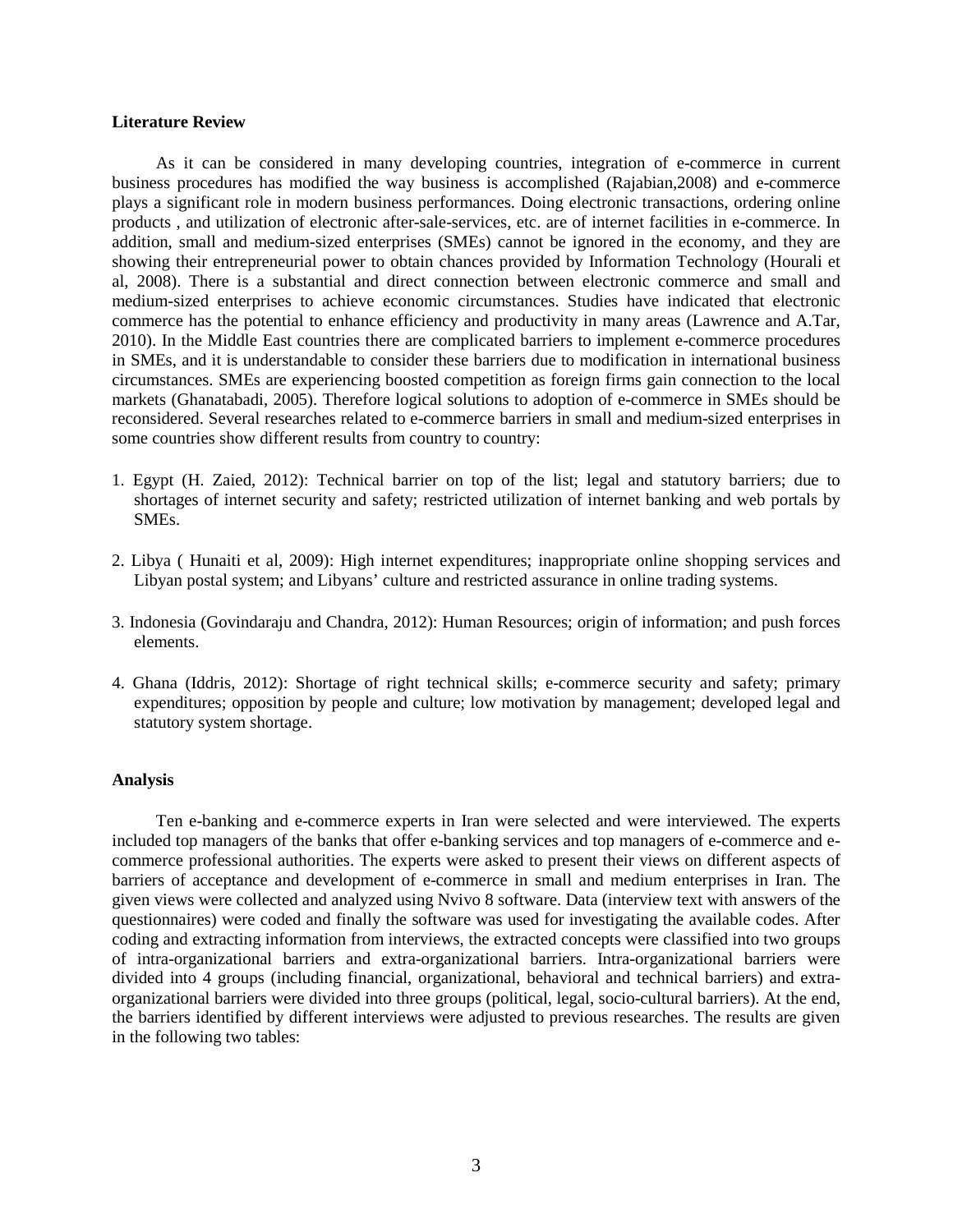| Reference to previous researches                                                                                                                                                                                                                | <b>Statement's</b><br>reference in<br>interview | <b>Barrier</b><br><b>Class</b>      | <b>Concept</b>                                                                      |  |  |  |
|-------------------------------------------------------------------------------------------------------------------------------------------------------------------------------------------------------------------------------------------------|-------------------------------------------------|-------------------------------------|-------------------------------------------------------------------------------------|--|--|--|
| 1. Internal Barriers of Implementing E-commerce in Small and Medium Enterprises                                                                                                                                                                 |                                                 |                                     |                                                                                     |  |  |  |
| $-$ Love, et al $(2001)$<br>- Chia Hua, et al (2008)                                                                                                                                                                                            | A, D, E, F,<br>H, I                             |                                     | 1- Financial risk                                                                   |  |  |  |
| - Hadjimanolis (1999)<br>$-$ Lawrence (1997)<br>- Purao and Campbell (1998)<br>$-$ Love , et al $(2001)$<br>$-$ Rita (2000)<br>- Kapurubandara and Lawson (2006)                                                                                | A, B, C, E,<br>H, I, J                          |                                     | 2- Ambiguity in profitability<br>and benefits of e-commerce                         |  |  |  |
| - Van Akkeren and Cavaye (1999)<br>$-$ Lawrence (1997)<br>- Hadjimanolis (1999)<br>- Poon and Swatman (1997)<br>- Abell and Lim (1996)<br>- Purao and Campbell (1998)<br>$-$ Love, et al $(2001)$<br>- MacGregor and Lejla Vrazalic (2005)      | D, E, J                                         | 1-Financial                         | 3- High investment costs for<br>start of e-commerce                                 |  |  |  |
| $-$ Love, et al $(2001)$                                                                                                                                                                                                                        | H                                               |                                     | 4- Personnel training and<br>learning costs                                         |  |  |  |
| - Khan $(2004)$<br>$-$ Rita (2000)<br>$-$ Love, et al $(2001)$<br>MacGregor and Lejla Vrazalic (2005)                                                                                                                                           | A, C, D, E,<br>H, J                             |                                     | 1- E-commerce<br>incompatibility with<br>structures and processes of<br>the company |  |  |  |
| $-$ OECD (1998)<br>- Van Akkeren and Cavaye (1999)<br>- Hadjimanolis (1999)<br>$-$ Lawrence (1997)<br>Abell and Lim (1996)<br>Crawford (1998)<br>Love, et al $(2001)$<br>MacGregor and Lejla Vrazalic (2005)<br>Kapurubandara and Lawson (2006) | C, E, F, I, J                                   | 2-Organizational                    | 2- Absence of IT knowledge<br>in the organization for<br>implementing e-commerce    |  |  |  |
| - Khan $(2004)$<br>Lawrence (1997)<br>Love, et al $(2001)$                                                                                                                                                                                      | B, D, G, H,<br>I, J                             |                                     | 1- Reluctance to<br>organizational change and to<br>keep status quo                 |  |  |  |
| $-$ Love, et al $(2001)$<br>$-$ Gadwin (2001)<br>- MacGregor and Lejla Vrazalic (2005)<br>Kapurubandara and Lawson (2006)                                                                                                                       | A, B, C, D,<br>E, F, G, H,<br>I, J              | <b>Behavioral</b><br>barriers<br>ಳು | 2- Security concerns with e-<br>payment                                             |  |  |  |
| $-$ OECD (1998)<br>Van Akkeren and<br>Cavaye (1999) Hadjimanolis (1999)                                                                                                                                                                         | C, E, F, I, J                                   | Tech<br>nical                       | 1- Absence of knowledge and<br>skill in personnel of the<br>company                 |  |  |  |

Table (2-1) Obtained concepts from interview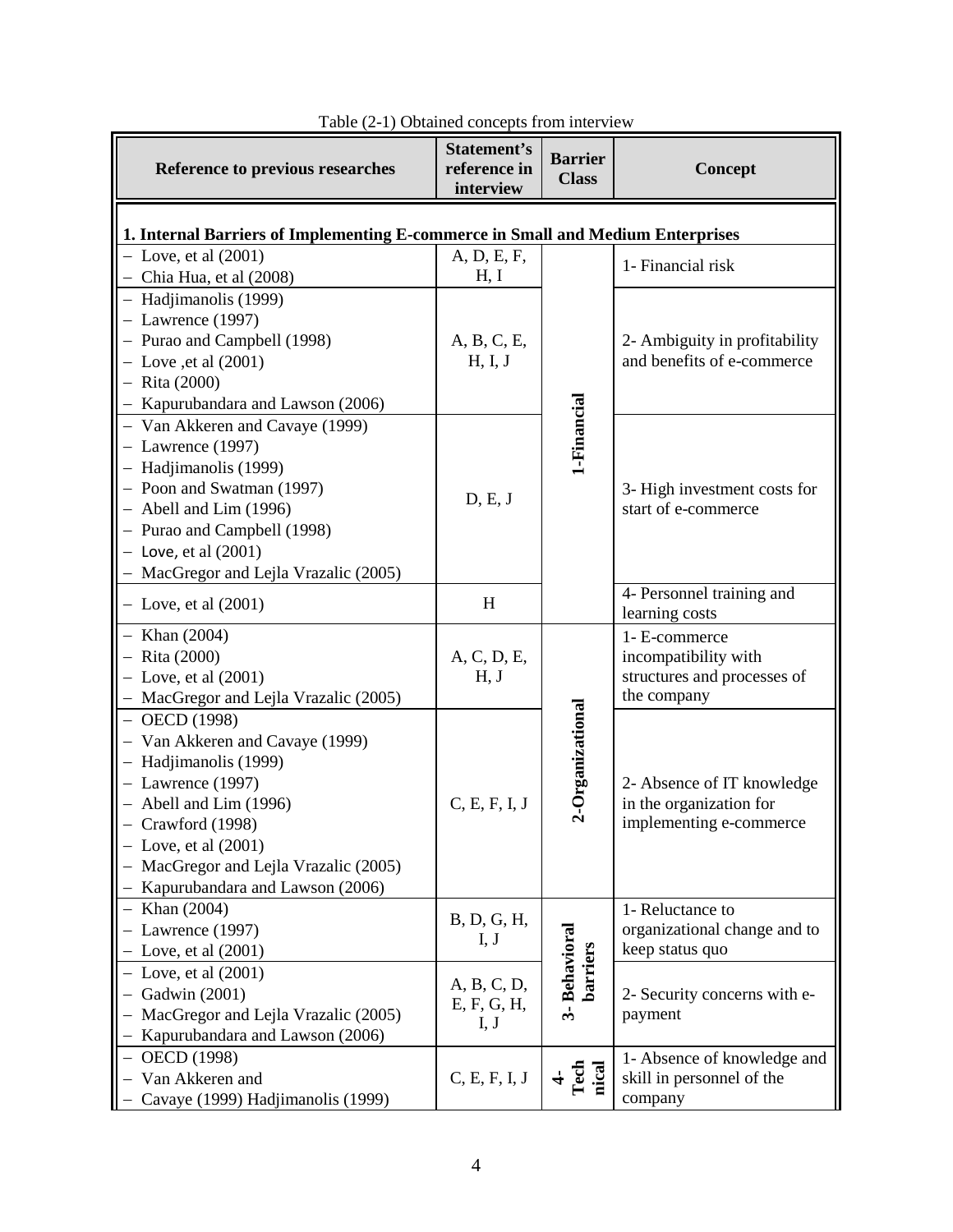| Reference to previous researches       | Statement's<br>reference in<br>interview | <b>Barrier</b><br><b>Class</b> | <b>Concept</b>                                                                                         |  |
|----------------------------------------|------------------------------------------|--------------------------------|--------------------------------------------------------------------------------------------------------|--|
| $-$ Lawrence (1997)                    |                                          |                                |                                                                                                        |  |
| Abell and Lim (1996)                   |                                          |                                |                                                                                                        |  |
| Crawford (1998)                        |                                          |                                |                                                                                                        |  |
| Love, et al $(2001)$                   |                                          |                                |                                                                                                        |  |
| MacGregor and Lejla Vrazalic (2005)    |                                          |                                |                                                                                                        |  |
| - Kapurubandara and Lawson (2006)      |                                          |                                |                                                                                                        |  |
| $-$ Lowry, et al $(1999)$              |                                          |                                |                                                                                                        |  |
| - Poon and Swatman (1997)              |                                          |                                |                                                                                                        |  |
| - Purao and Campbell (1998)            |                                          |                                |                                                                                                        |  |
| Van Akkeren and Cavaye (1999)          | A, B, D, E,                              |                                |                                                                                                        |  |
| <b>OECD</b> (1998)                     | F, I, J                                  |                                | 2- Security risks                                                                                      |  |
| $-$ Love, et al $(2001)$               |                                          |                                |                                                                                                        |  |
| MacGregor and Lejla Vrazalic (2005)    |                                          |                                |                                                                                                        |  |
| - Kapurubandara and Lawson (2006)      |                                          |                                |                                                                                                        |  |
| - El-Nawawy and Ismail (1999)          |                                          |                                | 3- Complexity of                                                                                       |  |
| - Lawrence $(1997)$                    | D, E                                     |                                | implementing e-commerce in                                                                             |  |
| - MacGregor and Lejla Vrazalic (2005)  |                                          |                                | the organization                                                                                       |  |
| - Crawford (1998)                      |                                          |                                |                                                                                                        |  |
| Lawrence (1997)                        | H, J                                     |                                | 4- Lack of enough time for                                                                             |  |
| - Van Akkeren and Cavaye (1999)        |                                          |                                | implementing e-commerce                                                                                |  |
| - Mac Gregor and Lejla Vrazalic (2005) |                                          |                                |                                                                                                        |  |
| New finding                            | E                                        |                                | 5- Clarifying affairs of the<br>company (barrier for the<br>companies which use all<br>kinds of rants) |  |

## Table (2-2) Obtained concepts from interview

| Reference to previous researches                                     | Statement's<br>reference in<br>interview                                        | <b>Barrier</b><br><b>Class</b> | Concept                                          |  |  |  |
|----------------------------------------------------------------------|---------------------------------------------------------------------------------|--------------------------------|--------------------------------------------------|--|--|--|
|                                                                      | 2- External Barriers of Implementing E-commerce in small and medium enterprises |                                |                                                  |  |  |  |
| El-Nawawy and Ismail (1999)<br>Ling (1999)                           | A, B, C, E,<br>H. I                                                             | egal                           | 1- Shortage of governmental<br>supports          |  |  |  |
| <b>OECD</b> (1998)<br>El-Nawawy and Ismail (1999)<br>Crawford (1998) | D, E, H, I                                                                      | 2-Socio-<br>cultural           | 1- Lack of technological<br>awareness in society |  |  |  |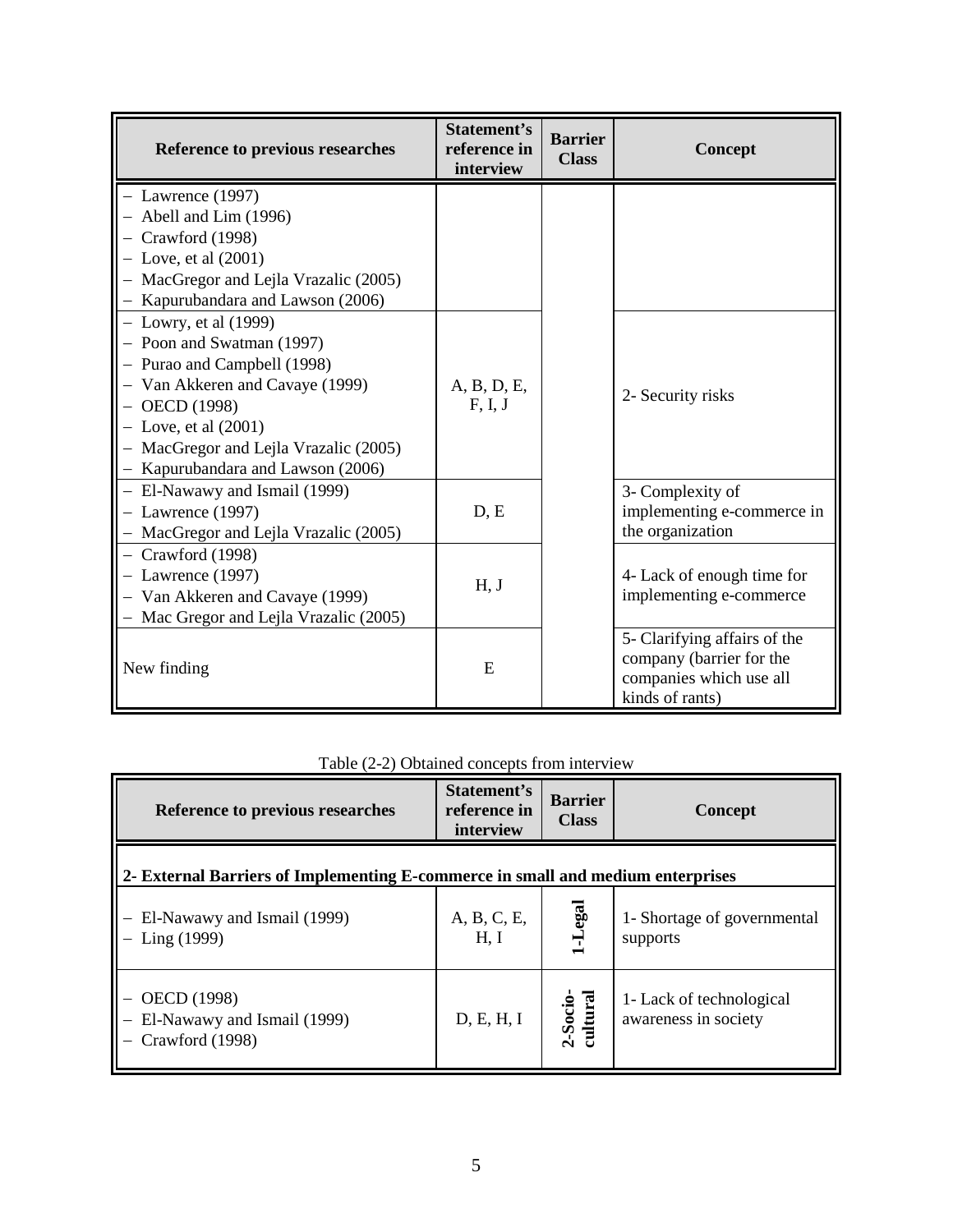| Reference to previous researches                                                                                                                                                                                                                            | Statement's<br>reference in<br>interview | <b>Barrier</b><br><b>Class</b> | Concept                                                                                                |
|-------------------------------------------------------------------------------------------------------------------------------------------------------------------------------------------------------------------------------------------------------------|------------------------------------------|--------------------------------|--------------------------------------------------------------------------------------------------------|
| 3- Internal Barriers of After Implementing E-commerce in small and medium enterprises                                                                                                                                                                       |                                          |                                |                                                                                                        |
| $-$ Love, et al $(2001)$                                                                                                                                                                                                                                    | D, E, H, I                               |                                | 1- Lack of return on<br>investment                                                                     |
| $-$ Love, et al $(2001)$<br>- Chia Hua, et al (2008)<br>- Ziad Hunaiti, et al (2009)                                                                                                                                                                        | A, E, J                                  | 1-Financial                    | 2- Use and maintenance costs                                                                           |
| $-$ Love, et al $(2001)$                                                                                                                                                                                                                                    | H                                        |                                | 3- Personnel training and<br>learning costs                                                            |
| - Khan $(2004)$<br>$-$ Rita (2000)<br>$-$ Love, et al $(2001)$<br>- MacGregor and Lejla Vrazalic (2005)                                                                                                                                                     | A, C, D, E,<br>H, J                      |                                | 1- incompatibility of e-<br>commerce with structures and<br>processes of the company                   |
| $-$ OECD (1998)<br>- Van Akkeren and Cavaye (1999)<br>- Hadjimanolis (1999)<br>$-$ Lawrence (1997)<br>- Abell and Lim (1996)<br>- Crawford (1998)<br>$-$ Love, et al $(2001)$<br>- MacGregor and Lejla Vrazalic (2005)<br>- Kapurubandara and Lawson (2006) | C, E, F, I, J                            | 2-Organizational               | 2- Organizational barriers -<br>shortage of IT skills in the<br>organization for use of e-<br>commerce |
| $-$ Love, et al $(2001)$<br>$-$ Godwin (2001)<br>- MacGregor and Lejla Vrazalic (2005)<br>- Kapurubandara and Lawson (2006)                                                                                                                                 | A, B, C, D,<br>E, F, G, H,<br>I, J       | Behavioral                     | 1- Security concerns with e-<br>payment                                                                |
| $-$ OECD (1998)<br>Van Akkeren and Cavaye (1999)<br>Hadjimanolis (1999)<br>Lawrence (1997)<br>Abell and Lim (1996)<br>Crawford (1998)<br>Love, et al $(2001)$<br>MacGregor and Lejla Vrazalic (2005)<br>Kapurubandara and Lawson (2006)                     | C, E, F, I, J                            | 4-Technical                    | 1- Absence of information<br>and skills in the company's<br>personnel                                  |
| - Ziad Hunaiti, et al (2009)                                                                                                                                                                                                                                | E, F, G, I, J                            |                                | 2- Internet speed in the<br>company                                                                    |
| Lowry, et al (1999)<br>Poon and Swatman (1997)<br>Purao and Campbell (1998)<br>Van Akkeren and Cavaye (1999)<br>OECD (1998)                                                                                                                                 | A, B, D, E,<br>F, I, J                   |                                | 3- Security risks                                                                                      |

| Table (2-3) Obtained concepts from interview |  |
|----------------------------------------------|--|
|----------------------------------------------|--|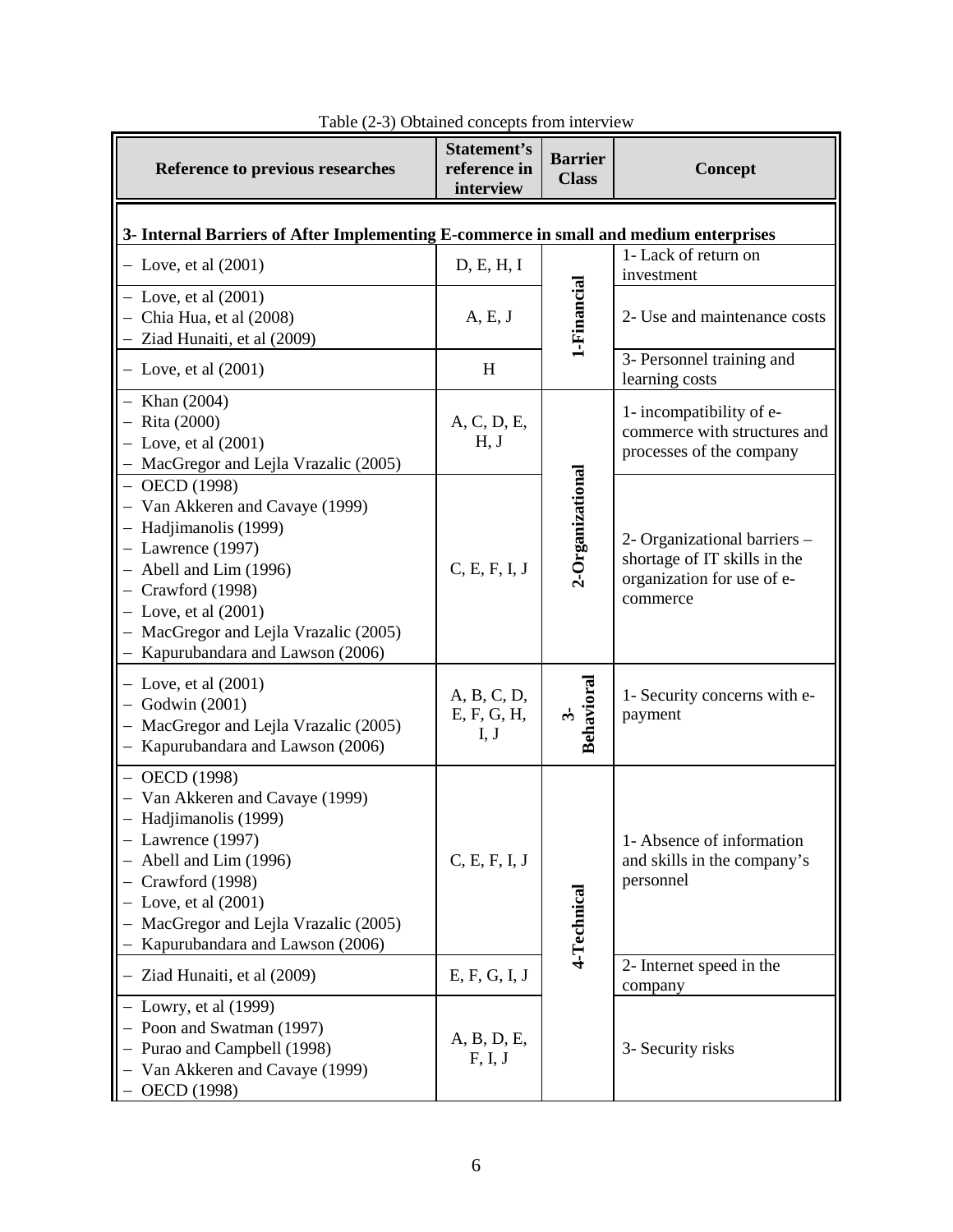| Reference to previous researches                                                                       | Statement's<br>reference in<br>interview | <b>Barrier</b><br><b>Class</b> | <b>Concept</b>                                         |
|--------------------------------------------------------------------------------------------------------|------------------------------------------|--------------------------------|--------------------------------------------------------|
| $-$ Love, et al $(2001)$<br>- MacGregor and Lejla Vrazalic (2005)<br>- Kapurubandara and Lawson (2006) |                                          |                                |                                                        |
| - El-Nawawy and Ismail (1999)<br>Lawrence (1997)<br>- MacGregor and Lejla Vrazalic (2005)              | D, I, J                                  |                                | 4- Work complexity with e-<br>commerce in organization |

| Reference to previous researches                                                                                                                                                           | Statement's<br>reference in<br>interview | <b>Barrier</b><br><b>Class</b> | <b>Concept</b>                                                                                            |
|--------------------------------------------------------------------------------------------------------------------------------------------------------------------------------------------|------------------------------------------|--------------------------------|-----------------------------------------------------------------------------------------------------------|
| 4. Internal Barriers of After Implementing E-commerce                                                                                                                                      |                                          |                                |                                                                                                           |
| - Kapurubandara and Lawson (2006)                                                                                                                                                          | D, G, H                                  |                                | 1- Continual changes in<br>governmental changes                                                           |
| - El-Nawawy and Ismail (1999)<br>Abell and Lim (1996)<br>Kapurubandara and Lawson (2006)                                                                                                   | A, D, G, H,                              | 1-Legal                        | 2- Lack of enough laws in e-<br>commerce such as lack of<br>digital signature                             |
| - El-Nawawy and Ismail (1999)<br>Ling (1999)                                                                                                                                               | A, B, H, I                               |                                | 1- Lack of governmental<br>support                                                                        |
| New finding                                                                                                                                                                                | A, E, G, H                               | 2-Political                    | 2- International sanctions of<br>e-payments in foreign e-<br>commerce                                     |
| Kapurubandara and Lawson (2006)<br>Azizi Sharyar, et al (2006)<br>$-$ Lowry, et al $(1999)$<br>Hadjimanolis (1999)<br>Abell and Lim (1996)<br>- Pracy and Cooper (2000)<br>$-$ Looi (2003) | E, F, G, I, J                            | 3-Socio-cultural               | 1- Reluctance of the<br>customers and suppliers to<br>use e-commerce                                      |
| New finding                                                                                                                                                                                | A, B                                     | -Technical                     | 1- No connection of banks'<br>networks to each other and<br>dependence of all on Shetab<br>banking system |

Table (2-4) Obtained concepts from interview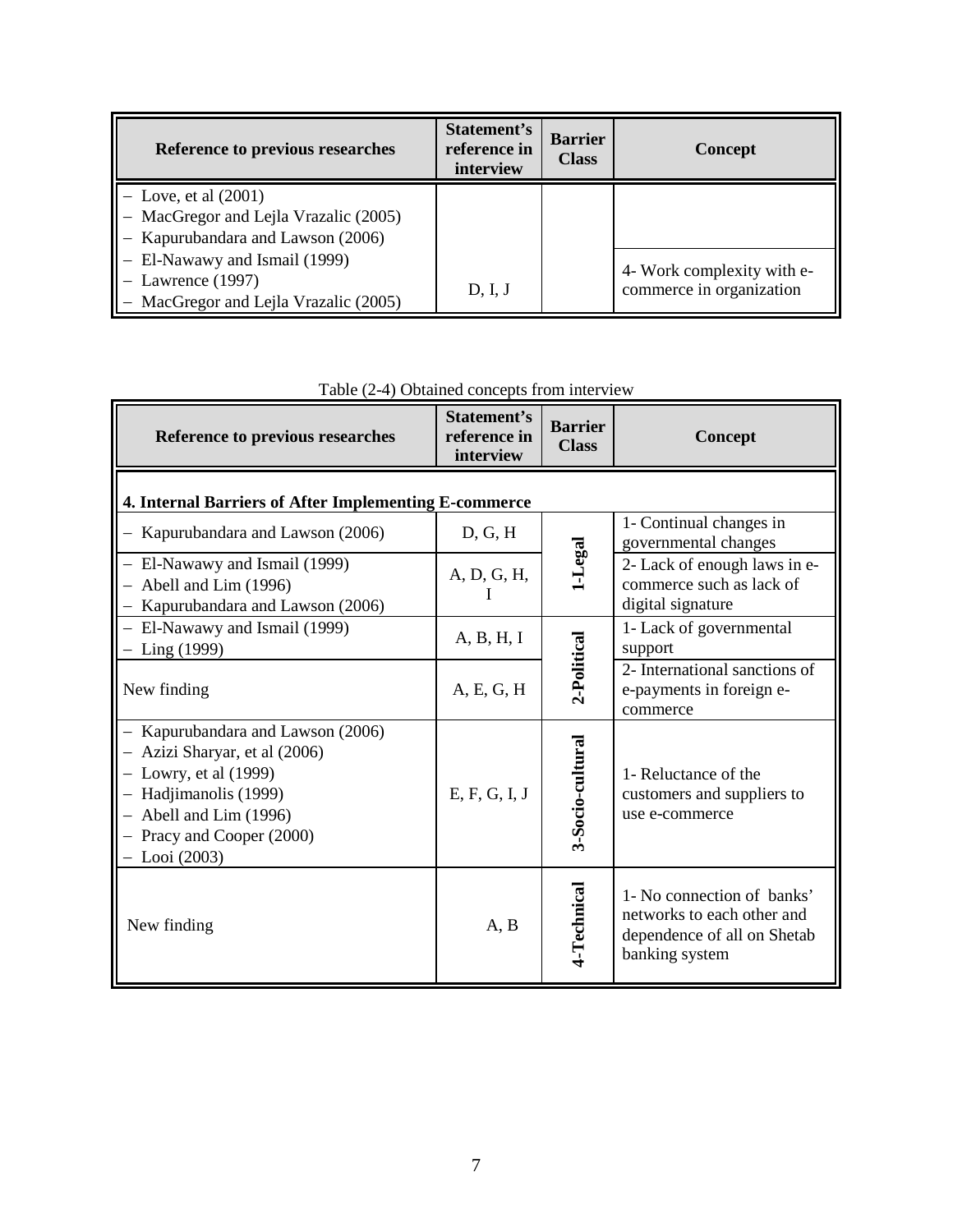| <b>References</b> | <b>Barriers</b>   | <b>Obtained Concepts from Interview (Barriers)</b>                              |
|-------------------|-------------------|---------------------------------------------------------------------------------|
| A, E              |                   | Organizational    No clear affairs in online processes                          |
| A, D, G           | <b>Behavioral</b> | Limitation of SMEs customers (no need of customers for e-<br>commerce)          |
| A, B, D, E        | Technical         | Lack of communication between banks (dependence on Shetab<br>banking system)    |
| A, C, D, E, F, G, | Political         | International sanctions in foreign e-payments                                   |
| A, B, C, E, F, G, | Socio-cultural    | No concurrence of holidays inside the country with those outside<br>the country |

Table (3) New identified barriers based on interviews (new findings)

Considering the obtained results, total 20 barriers based on the previous studies and 5 new barriers based on realities in Iran were identified among 25 identified barriers.

In order to analyze the identified barriers in previous section (interview results), the barriers were divided into two classes (before implementation and after implementation of e-commerce) and on this basis, a questionnaire was prepared and distributed among the experts. A part of research is quantitative and another part is qualitative:

- A- In qualitative part: The experts of e-banking and e-commerce were selected and 10 experts were interviewed. These experts include top managers of banks that offer e-banking (top managers of the companies which perform e-commerce) and professional authorities in e-commerce.
- B- In quantitative part: 50 small and medium enterprises contracted with Saman Bank E-payment Company during 2006 to 2011 at least included in level 3 of e-commerce were selected.

## **Validity and Reliability of Interviews**

In order to ensure authenticity and reliability of the collected data from the interviews, four criterions were used: Authenticity, Validity, Confirmability, and Transitivity. For this purpose, researcher communicated with the target places for a long time to attract the trust of the participants and understand the studied environment. The participants' review was used for authenticating data and codes. Interview text was returned to participant for coding to ensure authenticity of codes and interpretations. The codes which were thought by the participant not to indicate their attitude were corrected. Sampling strategy which included people in broad spectrum such as work experience, gender and position caused increase of data validity. The interviews text was reviewed by the supervisor, and the extracted codes and classes were considered by supervisor. To confirm transitivity, findings were given to two experts who didn't participate in the interviews and they confirmed fitness of the findings.

## **Validity and Reliability of Questionnaires**

The questionnaire should have been confirmed in terms of validity before distribution. For this purpose, pretest method was used. In this stage, first, the questionnaire was distributed among 20 experts and validity of questionnaire was checked and confirmed. Then, the confirmed questionnaires were distributed among 53 nominated enterprises. Among these 53 enterprises, 82 managers and experts relating to the subject were selected and the final questionnaires were distributed among them. About 75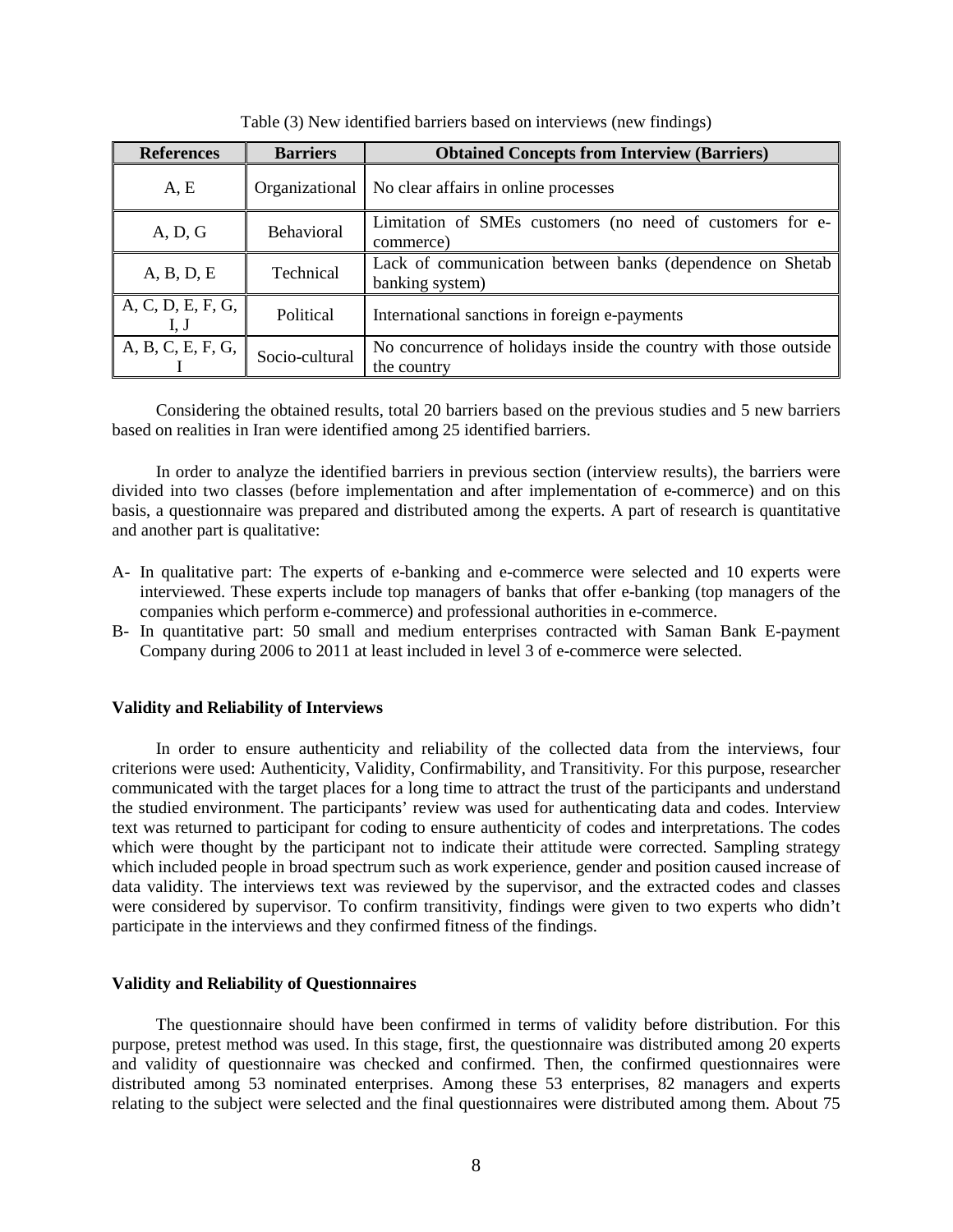out of 82 distributed questionnaires were completed and collected. They were used for analysis of research information. Cronbach's Alpha Coefficient was used to testing the validity of questions. Results of Cronbach's Alpha Coefficient are given in table (4) for the questions related to each section. According to the above table, Cronbach's Alpha Coefficient was more than 0.7 for all questions that confirm the reliability of the research.

| onnineree imprementation time                 |                        |                                               |                        |  |  |  |
|-----------------------------------------------|------------------------|-----------------------------------------------|------------------------|--|--|--|
| <b>Cronbach's Alpha</b><br><b>Coefficient</b> | <b>Question</b><br>no. | <b>Cronbach's Alpha</b><br><b>Coefficient</b> | <b>Question</b><br>no. |  |  |  |
|                                               |                        |                                               |                        |  |  |  |
| 0.849                                         | 12                     | 0.809                                         |                        |  |  |  |
| 0.823                                         | 13                     | 0.813                                         | 2                      |  |  |  |
| 0.923                                         | 14                     | 0.912                                         | 3                      |  |  |  |
| 0.702                                         | 15                     | 0.722                                         | 4                      |  |  |  |
| 0.823                                         | 16                     | 0.723                                         | 5                      |  |  |  |
| 0.755                                         | 17                     | 0.725                                         | 6                      |  |  |  |
| 0.801                                         | 18                     | 0.891                                         |                        |  |  |  |
| 0.849                                         | 19                     | 0.729                                         | 8                      |  |  |  |
| 0.798                                         | 20                     | 0.777                                         | 9                      |  |  |  |
| 0.943                                         | 21                     | 0.822                                         | 10                     |  |  |  |
| 0.788                                         | 22                     | 0.732                                         |                        |  |  |  |

| Table (4) Cronbach Alpha Coefficient for the questions relating to e- |  |
|-----------------------------------------------------------------------|--|
| commerce implementation time                                          |  |

### **Interpretation of Results**

Chi Square and Friedman tests were used for interpretation purpose. Friedman test is the nonparametric equivalence of ANOVA (Analysis of Variance) within groups. Friedman test was applied to tank the barriers of e-commerce implementation. Ranking of each of components according to Friedman test is entered in table (5).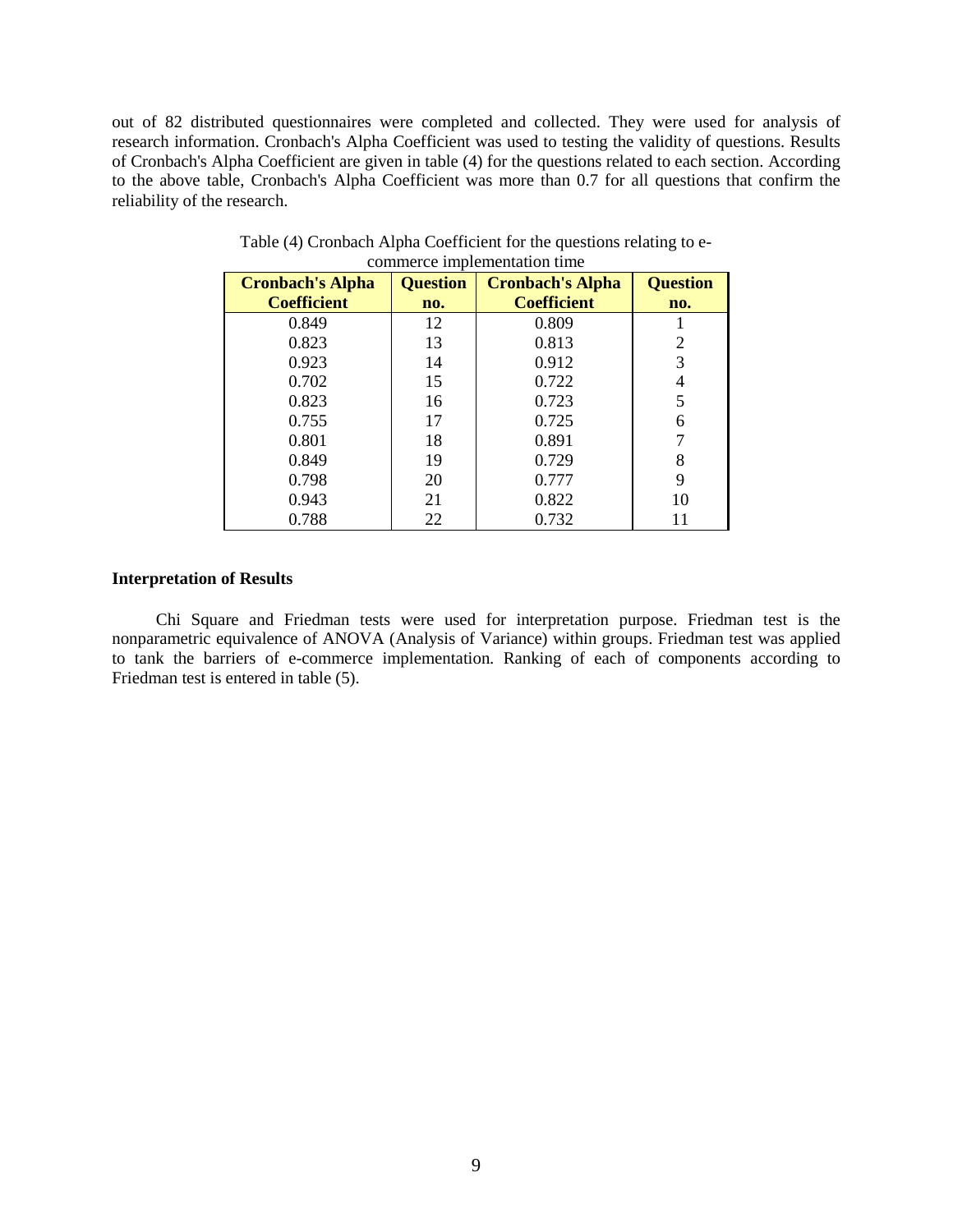|                |                                                                            | <b>Point based</b> |
|----------------|----------------------------------------------------------------------------|--------------------|
| <b>Row</b>     | <b>Factors</b>                                                             | on Friedman        |
|                |                                                                            | test               |
| $\mathbf{1}$   | Lack of enough skills of the company's employees                           | 13.81              |
| $\overline{2}$ | E-commerce incompatibility with structures and processes of the company    | 12.79              |
| 3              | High investment costs for start of e-commerce                              | 12.73              |
| $\overline{4}$ | Reluctance to organizational change and to keep the status quo             | 12.65              |
| 5              | High cost of outsourcing implementation of e-commerce                      | 12.53              |
| 6              | Concern with disclosure of commercial information in internet              | 12.44              |
| $\overline{7}$ | Creating new security risks by implementing e-commerce                     | 12.19              |
| 8              | Complexity of implementing e-commerce in the enterprise                    | 12.03              |
| 9              | Lack of enough time for implementing e-commerce                            | 11.95              |
| 10             | Excessive clarification of commercial affairs of the company<br>by         | 11.47              |
|                | implementing e-commerce                                                    |                    |
| 11             | Lack of governmental financial support for implementing e-commerce         | 11.41              |
| 12             | Application of governmental laws for implementing e-commerce               | 11.31              |
| 13             | Concern with reluctance of customers to e-commerce                         | 11.21              |
| 14             | Suppliers and partners' failure to welcome e-commerce                      | 11.17              |
| 15             | Not ensuing return on investment in implementation                         | 11.01              |
| 16             | Inability to predict benefit and profit of implementation                  | 10.95              |
| 17             | Reluctance of owners and investors of the enterprise to give necessary     | 10.81              |
|                | credit for implementing e-commerce due to unknown gained benefits          |                    |
| 18             | Lack of enough experience and knowledge of the enterprise's personnel      | 10.73              |
|                | and managers                                                               |                    |
| 19             | High expense of recruiting specialists in implementation of e-commerce     | 10.42              |
| 20             | High training expense for the personnel of the enterprise for introduction | 10.15              |
|                | to e-commerce procedures                                                   |                    |
| 21             | Spending time and expense for replacing traditional structures and         | 10.07              |
|                | processes of the enterprise toward e-commerce                              |                    |
| 22             | Resistance of suppliers against changes in implementation of e-commerce    | 9.16               |

Table (5) Prioritizing 22 barriers of e-commerce at time of implementation based on Friedman test

As the above table shows, four factors: "absence of enough information and skills of personnel", "e-commerce incompatibility with structures and processes of the company", "high investment costs for start of e-commerce" and "reluctance to organizational change and to keep status quo" are the most important barriers of implementing e-commerce in small and medium enterprises in Iran respectively. Based on the obtained results, all the above 4 factors are regarded as organizational factors. In other words, intra-organizational barriers have higher priority in implementing e-commerce in small and medium enterprises of Iran. In table (6), significance of Freidman test was confirmed using Chi Square distribution. Significance of test confirms the model for 95% confidence level (for this level, significance degree of model is below 0.05).

| Table (6) Results of Chi Square test |                    |  |
|--------------------------------------|--------------------|--|
| <b>Inferential test</b>              | <b>Components</b>  |  |
| 75                                   | Number of sample.  |  |
| 53.027                               | Chi square         |  |
| 21                                   | Degrees of freedom |  |
| J 000                                | Significance       |  |

| Table (6) Results of Chi Square test |  |  |  |
|--------------------------------------|--|--|--|
|--------------------------------------|--|--|--|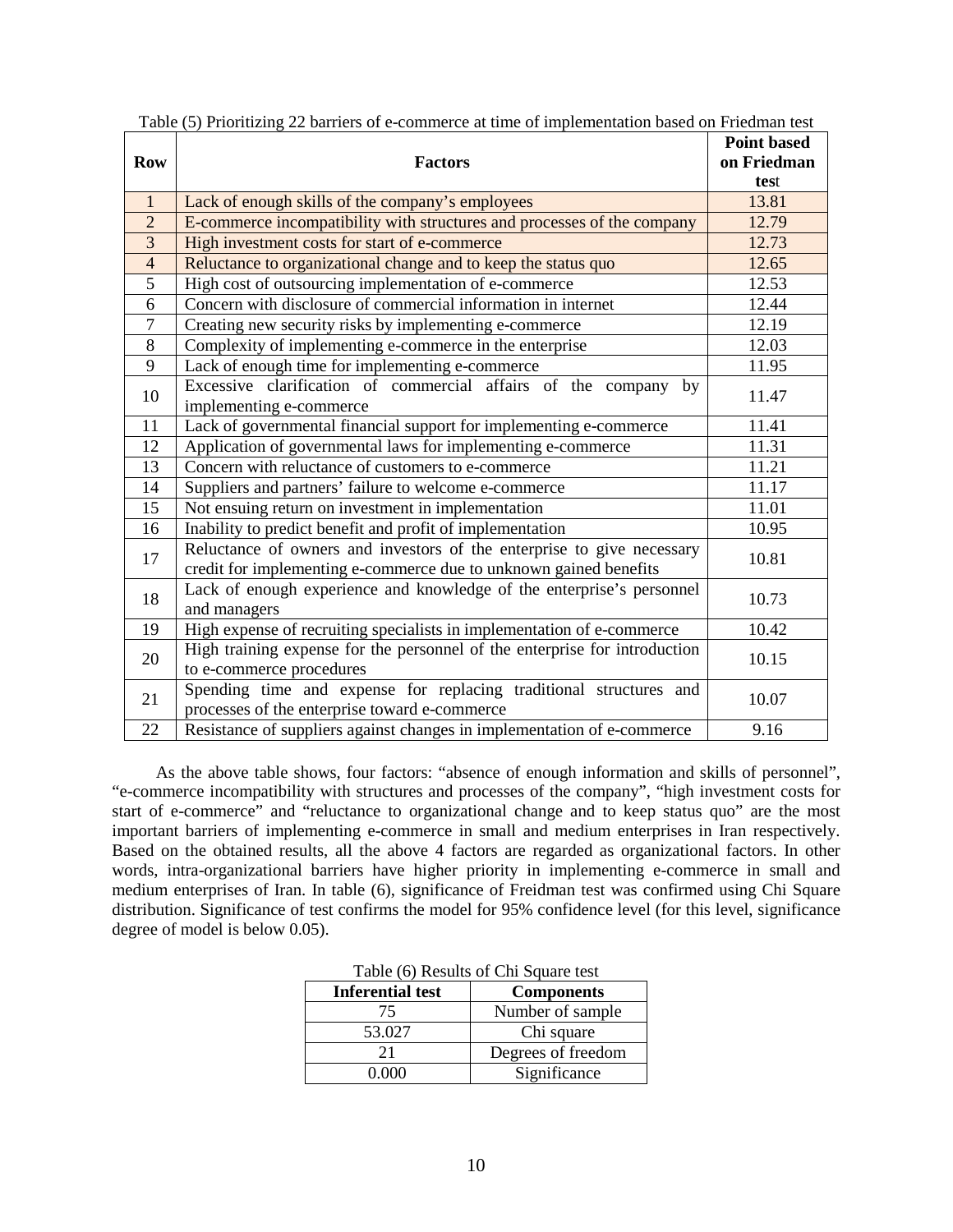Here, Friedman Test was applied to study the ranking of each of the barriers after implementing ecommerce using Friedman test. This prioritization was done based on Friedman test and the most important factors were ordered and presented.

| Table (7) Prioritizing 24 barriers of e-commerce after implementation of e-commerce based on Friedman |  |  |  |  |  |  |
|-------------------------------------------------------------------------------------------------------|--|--|--|--|--|--|
|-------------------------------------------------------------------------------------------------------|--|--|--|--|--|--|

| Row            | <b>Factors</b>                                                                               | Point<br>based on<br>Friedman<br>test |
|----------------|----------------------------------------------------------------------------------------------|---------------------------------------|
| $\mathbf{1}$   | Reluctance of customers and suppliers to use e-commerce                                      | 14.68                                 |
| $\overline{2}$ | Lack of enough law for e-commerce                                                            | 13.66                                 |
| 3              | Absence of enough information and skills of the personnel                                    | 13.55                                 |
| $\overline{4}$ | International sanctions of e-payments in foreign e-commerce                                  | 13.53                                 |
| 5              | Suppliers and partners' failure to welcome e-commerce in relations with the<br>enterprise    | 13.42                                 |
| 6              | Low speed of internet in country                                                             | 13.15                                 |
| $\tau$         | Instability of governmental laws in e-commerce                                               | 13.11                                 |
| $8\,$          | Lack of legal laws in digital signature section                                              | 12.95                                 |
| 9              | Absence of IT knowledge and skills (hardware and software) in personnel of the<br>enterprise | 12.93                                 |
| 10             | Complexity of applying e-commerce procedures in the enterprise                               | 12.91                                 |
| 11             | High expense of research and development and continual update of e-commerce<br>systems       | 12.74                                 |
| 12             | Personnel training and learning costs                                                        | 12.70                                 |
| 13             | High expense of e-payment processes compared with traditional payment<br>methods             | 12.41                                 |
| 14             | Incompatibility of commercial processes of the enterprise with e-commerce                    | 12.35                                 |
| 15             | Incompatibility of financial processes of the enterprise with e-commerce                     | 12.28                                 |
| 16             | Incompatibility of information systems of the enterprise with e-commerce                     | 12.06                                 |
| 17             | Absence of culture of using internet in society                                              | 12.02                                 |
| 18             | Iranian banks' failure to provide e-payment services                                         | 11.79                                 |
| 19             | Complexity of planning and management in the enterprise                                      | 11.59                                 |
| 20             | High security risk of monetary exchanges in e-payment process                                | 11.53                                 |
| 21             | Failure to increase number of customers by implementing e-commerce                           | 11.48                                 |
| 22             | Failure to increase sale volume by implementing e-commerce                                   | 11.37                                 |
| 23             | Failure to obtain profit and expected return by implementing e-commerce                      | 10.97                                 |
| 24             | High cost of maintenance and support of e-commerce systems in the enterprise                 | 10.81                                 |

test

As table (7) shows, four factors: "reluctance of customers and suppliers to use e-commerce", "lack of enough law for e-commerce", "absence of enough information and skills of the personnel" and "international sanctions of e-payments in foreign e-commerce" are the most important barriers of afterimplementing e-commerce in small and medium enterprises of Iran respectively. Based on the obtained results, three out of the above 4 factors are regarded as extra-organizational factors. In other words, extra organizational barriers after implementation of e-commerce have higher priorities in small and medium enterprises of Iran. In table (8), significance of Freidman test is confirmed using Chi Square distribution. Based on the obtained results, significance of test confirms the model at 95% confidence level (at this confidence level, significance degree of the model is below 0.05).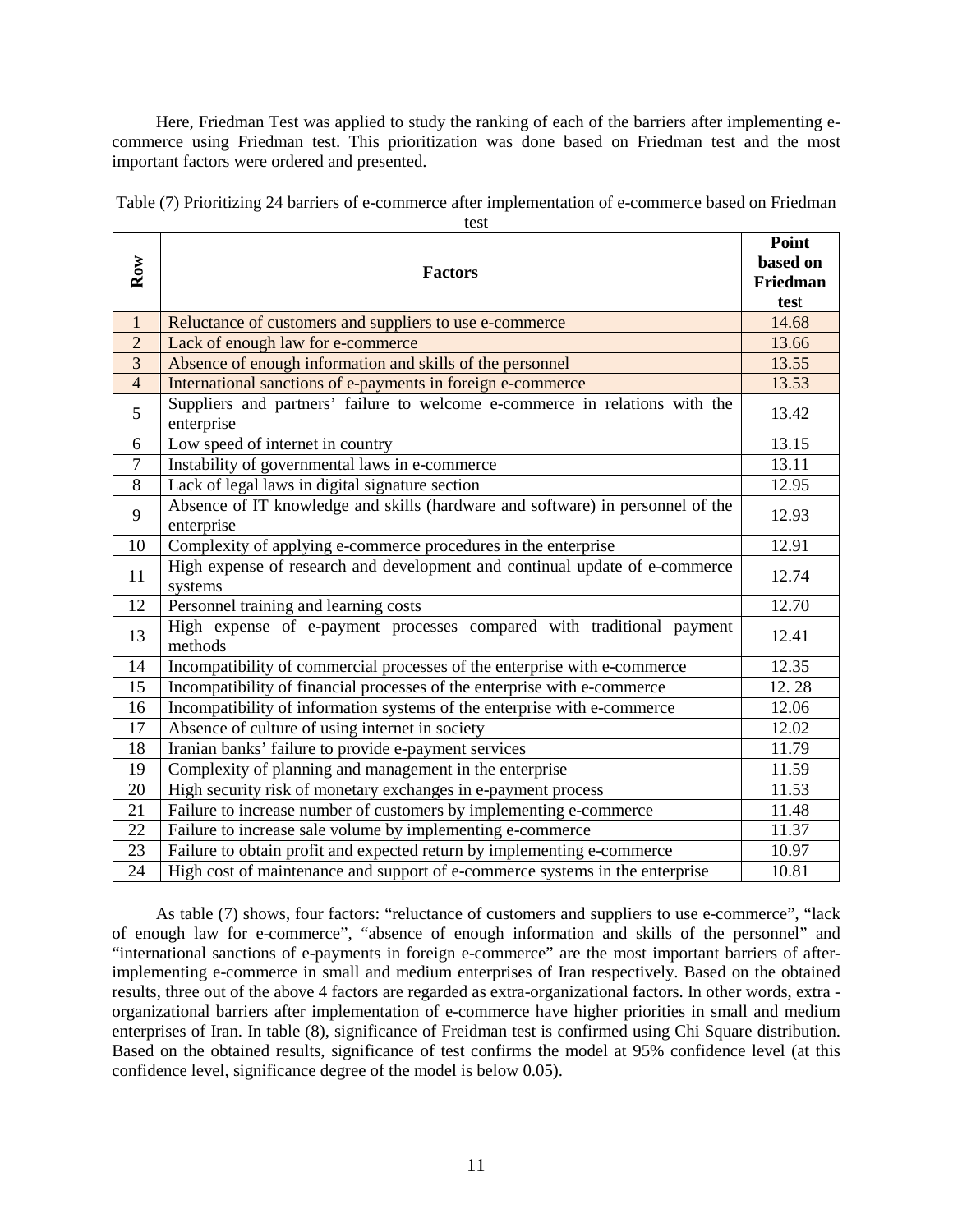| <b>Inferential test</b> | <b>Components</b>  |
|-------------------------|--------------------|
| 75                      | Number of sample   |
| 37.149                  | Chi square         |
| 23                      | Degrees of freedom |
| በ በ31                   | Significance       |

Table (8) results obtained from chi square test confirms

## **Conclusion**

The results obtained from data analysis show that e-commerce barriers for small and medium enterprises in Iran are different at time of accepting e-commerce and after accepting e-commerce. The absence of knowledge and skills of enterprise's personnel is the only barrier at the time of acceptance and after acceptance of e-commerce. In study of barriers of implementing e-commerce, we can conclude that intra-organizational barriers have higher priority in implementation time of e-commerce and extraorganizational barriers have higher priority after implementing e-commerce. The most important barriers of e-commerce at time of acceptance are: absence of enough information and skills of personnel, ecommerce incompatibility with structures and processes of company, high investment costs for start of ecommerce and reluctance to organizational change and to keep status quo. The most important barriers of e-commerce after its acceptance are: cultural factor, reluctance of customers and suppliers to use ecommerce, lack of required laws in e-commerce, absence of enough information and skills of personnel and international sanctions of e-payments in foreign e-commerce.

## **References**

Abell, W. and Lim, L. (1996) "Business use of the Internet in New Zealand: an exploratory study" (Accessed 25 February 2008).

Amiri, Yasser, Salarzehi Habibollah, "Fuzzy sketch for implementation of E-business plan in Iran SMEs" (case study: Yazd Industrial Town, Iran), 2010.

Crawford, J. (1998) "Networking enterprises web strategy (NEWS): a project to get smaller enterprises on line" Department of industry, Science and Tourism, (Accessed 04/06/09).

Chia Hua, S., Jashua Rajesh, M.Beo Theng, L. (2008).Barriers to the adoption of e-commerce among small and medium sized enterprises: A study on the non-adopters in Malaysia. Paper presented at the 2nd International Colloquim on Business and Management , Bangkok, Thailand.

Chitura, T., Mupemhi, S., Dube, T., Bolongki Kit, J. (2008). Barriers to electronic commerce adoption in small and medium enterprises : A critical literature review. Journal of Internet Banking and Commerce, 13(2): 1-13. Retrieved January 13, 2011, [http://www.arraydev.com/commerce/jibc/.](http://www.arraydev.com/commerce/jibc/)

E. lawrence, Japhet, A. Tar, Usman (2010) "Barriers to e-commerce in developing countries", Information, society and justice. Volume 3.

El-Nawawy, M. A. and Ismail, M. M. (1999) "Overcoming deterrents and impediments to electronic commerce in light of Globalization". Proceedings of the  $9<sup>th</sup>$  annual conference of the internet society INET 99, San Jose, USA, 22-25 June.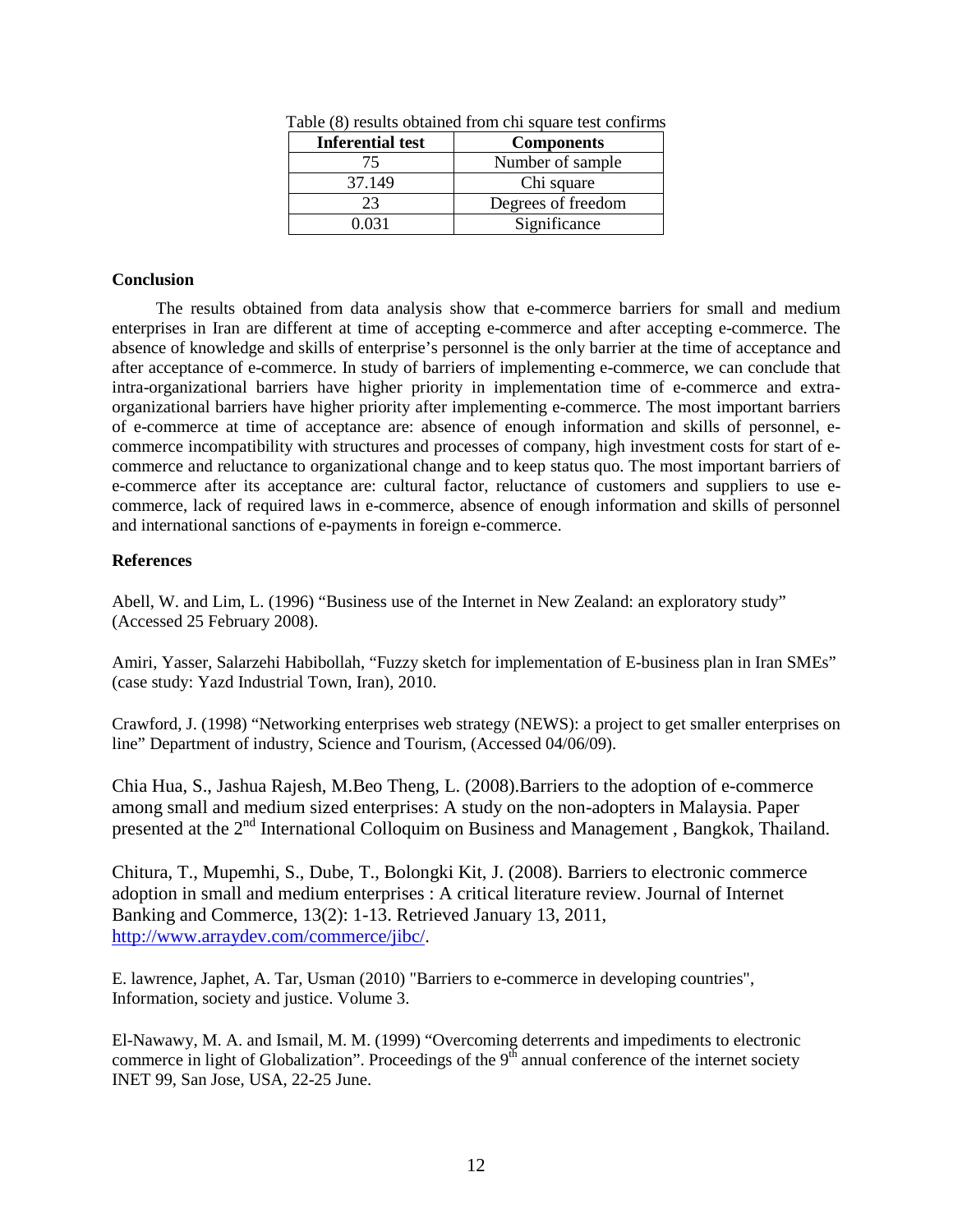Ghanatabadi, Firouzeh (2005), "Internationalization of small and medium-sized enterprises in Iran", Lulea university of technology, Department of business administration and social sciences, Division of industrial marketing and e-commerce.

Godwin, J.Udo. (2001). Privacy and Security concerns as major barriers for e-commerce: a survey study. Information Management& Computer Security, 9(4):165-174 .

Govindaraju, Rajesri, R. chandra, Dissa (2012) "Analysis of level and barriers of e-commerce Adoption by Indonesian Small, Medium, and Micro enterprises (SMMEs), Interworking Indonesia journal.

Hadjimanolis, A. (1999) "Barriers to innovation for SMEs in a small less developed country (Cyprus)" Technovation, INET 99, San Jose, USA, 22-25 June.

Harindranath, G., Dyerson, R. and Barnes, D. (2008) "ICT adoption and use in the UK SMEs: a failure of initiatives?" Electronic journal of information systems evaluation, Vol. 19, Number, 9, pp. 561-570.

Hourali. M, Fathian. M, Montazeri. A, and Hourali. M, "A model for E-readiness assessment of Iranian Small and Medium Enterprises ", Journal of faculty of engineering, Vol. 41, 2008.

Hunaiti, Ziad, Masa'deh, Ra' ed (Moh'd Taisir), Mansour, Mohammad, Al-nawa, Ahmad (2009) "Electronic commerce Adoption Barriers in Small and Medium-sized Enterprises (SMEs) in developing countries: The case of Libya", IBIMA Business Review.

H. Ziad, Abdol Nasser (2012), "Barriers of e-commerce adoption in Egyptian SMEs", I. J, Information Engineering and Electronic Business.

Iddris, Faisal (2012), "Adaption of E-commerce Solution in Small and Medium-sized Enterprises in Ghana", European journal of business and management.

Kapurubandara, M. and Lawson, R. (2006) "Barriers to adopting ICT and e-commerce with SMEs in developing countries: an exploratory study in Sri Lanka", CollECTeR, Adelaide.

Karimi,S., Azizi, S.(2006). Competitive advantage in e-commerce . Journal of Tadbir.No.143

Khan, S. (2004) "Adoption of electronic commerce in SMEs in Hong Kong"

Lawrence, K. L. (1997) "Factors inhibiting the utilization of electronic commerce facilities in Tasmanian small to medium sized enterprises". Proceedings of the  $8<sup>th</sup>$  Australasian conference on information systems, Adelaide, pp. 587-597.

Looi. H. C. (2003) "A model of factors influencing electronic commerce adoption among small and medium enterprises in Brunei Darussalam" International Journal of information technology.

Love, P.E.D, Irani , Z., Li, H., Cheng, E.W.L., Tse, R. Y.C. (2001). An empirical analysis of the barriers to implementing e-commerce in small-medium sized construction contractors in the state of Victoria ,Australia. Construction Innovation, 1:31-41

Lowry, G., Singh, M. and Scollary, A. (1999), "Electronic commerce initiatives in Australia: identifying opportunity, meeting challenges, and measuring success" Proceedings of the 10<sup>th</sup> Australasian conference